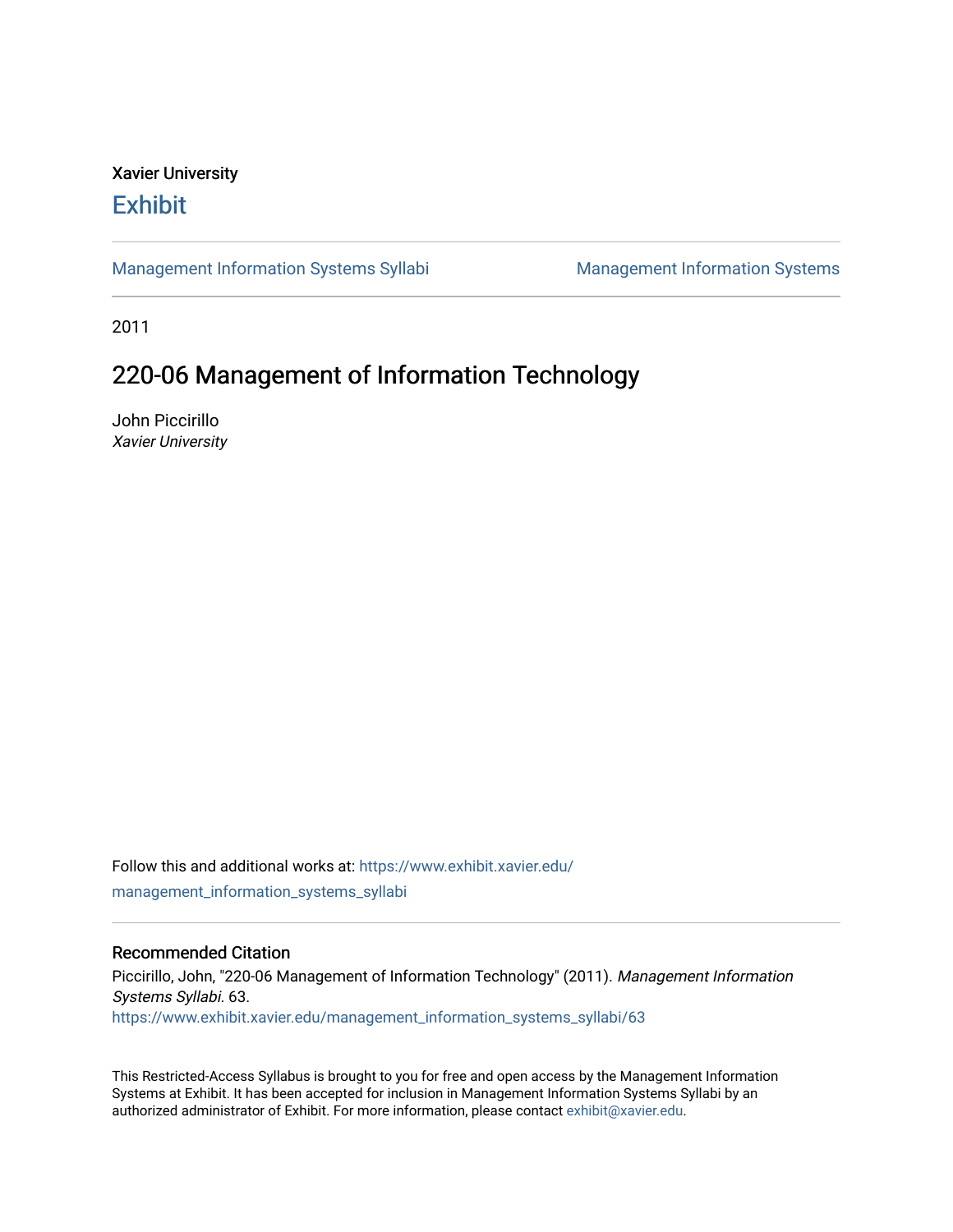#### **COURSE SYLLABUS INFO 220 – MANAGEMENT OF INFORMATION TECHNOLOGY**

| <b>INSTRUCTORS:</b>  | Mr. John Piccirillo    | <b>OFFICE: TBD</b> |                                      |
|----------------------|------------------------|--------------------|--------------------------------------|
| E-MAIL               | piccirilloj@xavier.edu |                    | <b>WEB SITE:</b> blackboard.xu.edu   |
| <b>OFFICE HOURS:</b> | TBD -                  |                    | <b>TELEPHONE: Cell: 859-992-5574</b> |

#### **TEXTS:**

Pearson Custom Business Resources – *Introduction to MIS*, Kroenke, 2010: ISBN 055855418-0 Pearson Custom Program for CIS – Access & Excel 2007, Grauer, et.al., 2010: ISBN 055872366-7

MyITLab Computer-based Training software from INFO120

- **DESCRIPTION:** An introduction to the theory and the applications of computer-based information systems in organizations with an emphasis on the management of modern information technologies used to support business. This course also includes problem solving with spreadsheets and databases. **Prerequisite: INFO120**
- **WILLIAMS COLLEGE OF BUSINESS MISSION:** "We educate students of business, enabling them to improve organizations and society, consistent with the Jesuit tradition."
- The Managing Information Technology course provides students with knowledge of the role and contribution of information systems to organizations as well as the opportunity to apply business problem solving skills through team interaction and microcomputer application development consistent with the above Mission.

## **COURSE OBJECTIVES\***:

- 1. To identify and in some cases use technologies that impact the way we live and work in a global economy
- 2. To identify basic concepts and terminology with regard to computer hardware, software, data communications and security
- 3. To apply basic concepts and identify terminology with regard to the Internet and Web and to develop a Small Web site
- 4. To use and identify the basic concepts and terminology related to Ecommerce
- 5. To be familiar with and apply social and ethical concepts in a global, technology-based society
- 6. To recognize and define the value, the development and the use of information systems in organizations
- 7. To identify the role of technology in management and decision-making
- 8. To be aware of and be able to discuss career opportunities in Information Systems (IS) and Information Technology (IT)
- 9. To develop and demonstrate successful interpersonal and team interaction skills
- 10. To apply basic database concepts and terminology when using Microsoft Access for small business applications
- 11. To use Microsoft Excel successfully when solving business problems
- 12. To communicate in a virtual environment by participating in virtual activities.

\*Note: Detailed objectives specific to each module will be available from the course Blackboard Web site.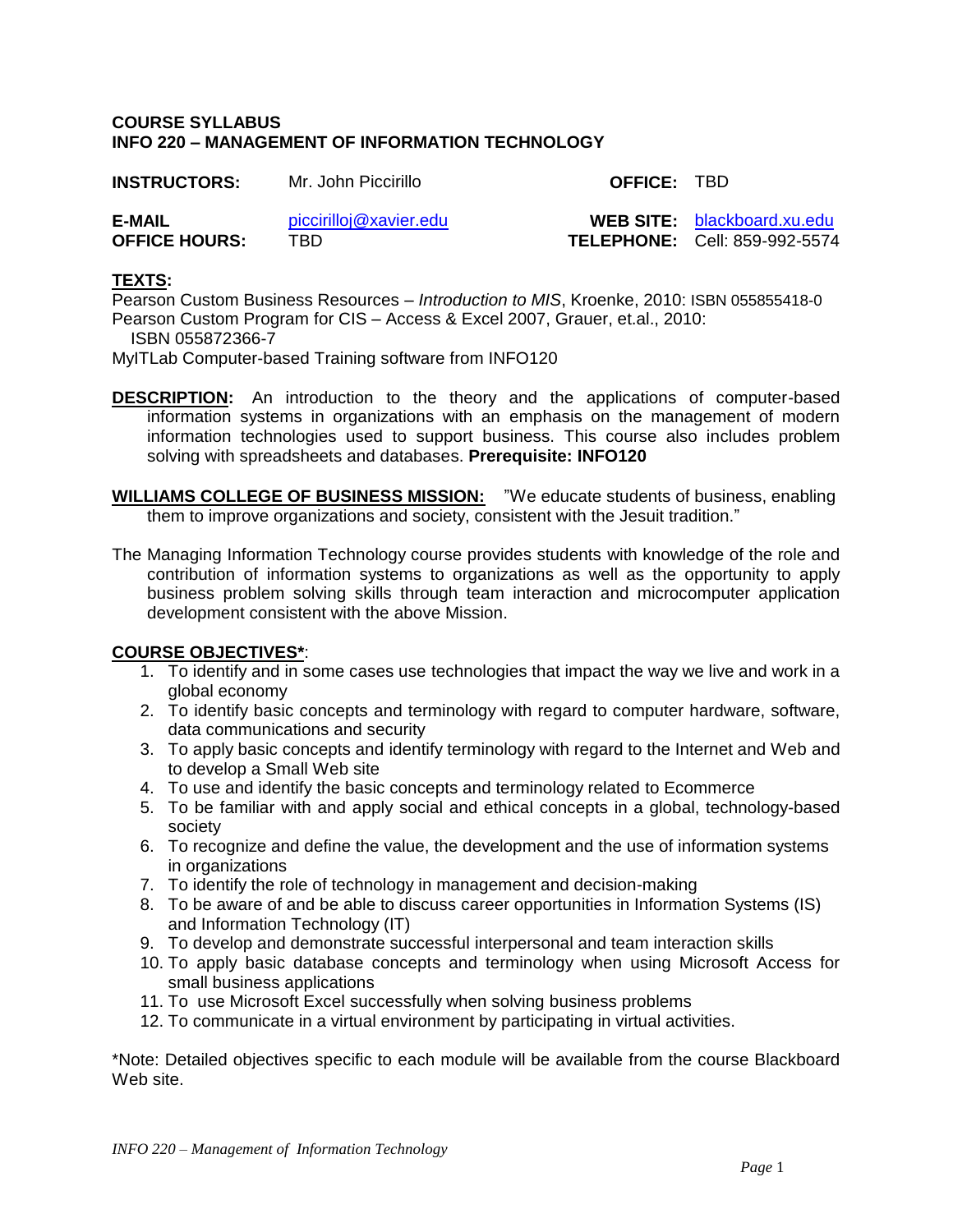# **COURSE MODULES**

This course consists of 5 separate modules:

- Hardware/software (includes Data Communications & Security Issues)
- Internet and Web Development & Ecommerce (includes ethical issues related to the Internet)
- IT in Organizations (includes System Development & Integration, Business Intelligence, and IT careers)
- Database and Microsoft Access
- Microsoft Excel Problem Solving

Each module will be "self-contained" and will be assessed independently from the other modules. See the evaluations section of this syllabus for details on the grading procedure.

## **BACKGROUND REQUIREMENTS**

This course is designed to be predominately an online course. We will on occasion meet for Face-to-Face (F2F) meetings. The first few weeks of class will be F2F meetings in order to become comfortable with this hybrid course (see the schedule for exact F2F meeting dates.) The Exams will also require F2F meetings. We will use Blackboard for the course learning material discussion, lab assignments and for turning in assignments. All resources, documents, exams, and assignments will be conducted electronically. All assignments will be submitted through Blackboard.

It is important that you have ready access to a computer with an Internet connection and that you can effectively transfer files to your out-of-class work environment. File transfers will primarily be accomplished through the Xavier network disk space available to students as implemented in INFO120. We will have our class office hours in a virtual environment but if you need a F2F meeting you can make an appointment to meet at my campus office.

**Prerequisites**: It is assumed that students have a working knowledge of basic file management, word processing, and presentation graphics (PowerPoint) skills. Projects will include discussion, hardware applications, software applications (Programming and Web Site Development), as well as an introduction to Microsoft Access and advanced Excel exercises. Emphasis will be using Excel to solve basic business problems, and you are expected to have a working knowledge of Excel basics coming into the course, along with the Computer-based Training software from INFO120. Excel projects will extend from the projects in INFO120

## **TEAMWORK AND PARTICIPATION**

Some amount of class time will be devoted to team and individual projects. Class and team participation in these projects is critical to a successful learning experience and will be reflected in the Projects and Assignments portion of the grade distribution for each module. These projects will have a virtual component in order for you to learn how to work in a real world environment. As Thomas Friedman has pointed in his books, *The World is Flat,* you will need to be ready to work virtually all over the world.

Class participation will involve discussion of our reading assignments, group case work, and special projects in the Discussion Board section of Bb.

You will also participate in a virtual classroom environment. We will have occasional online meetings using Wimba (an online meeting tool). You will access this through Bb or if Bb is down you will be able to join the class with the link [www.tinyurl.com/info220SP11](http://www.tinyurl.com/info220SP11) or by calling into the